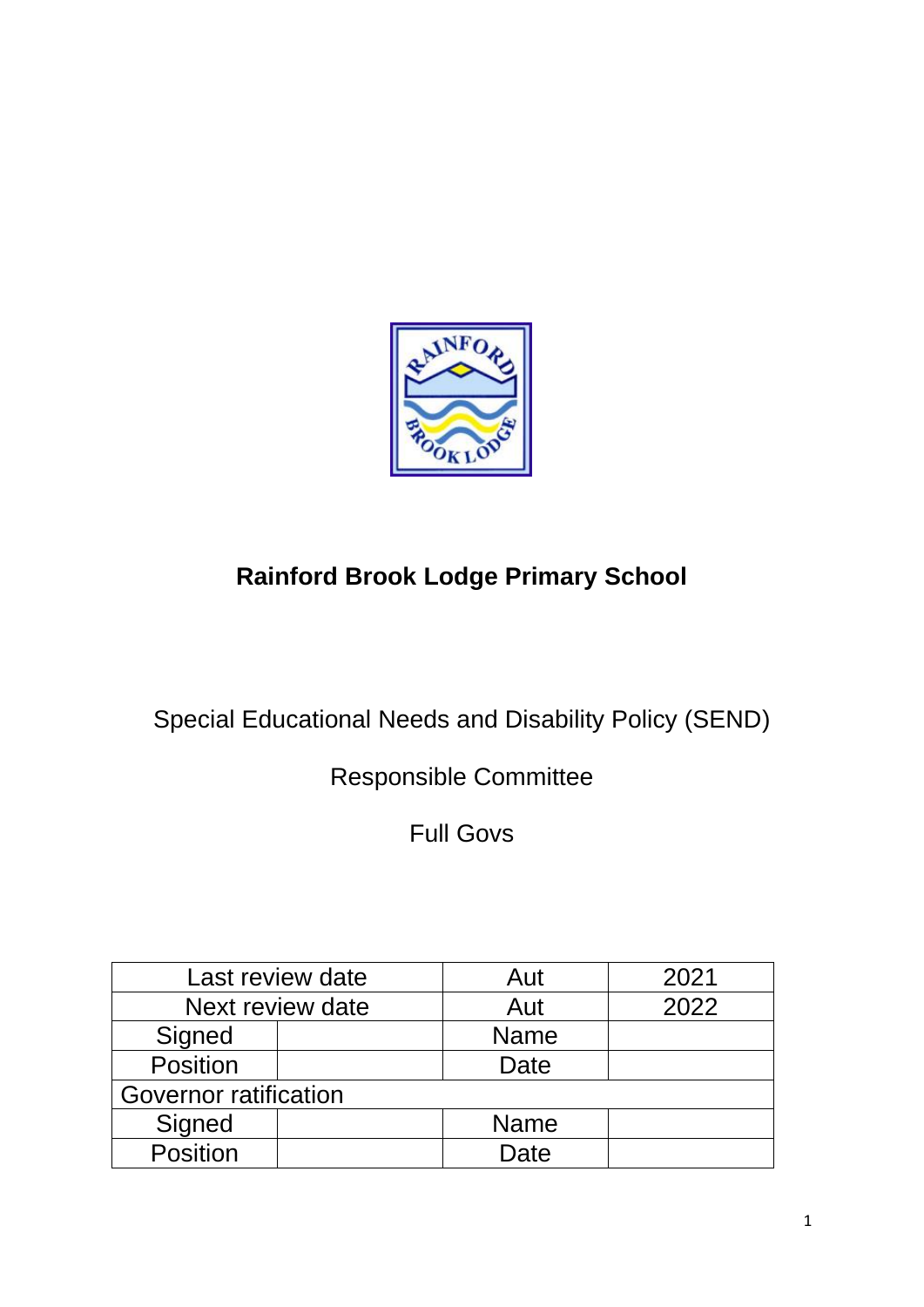At Rainford Brook Lodge Primary School we value the abilities and achievements of all our pupils. We ensure that our MAGIC philosophy applies to all children in school regardless of their additional needs and we will provide additional resources or support when necessary to facilitate this. We are committed to providing the best environment for each and every child to reach their full potential – emotionally, socially, physically and academically.

All pupils are entitled to a broad and balanced curriculum. The staff at our school recognise the need for:

"*Teaching to be of a high quality, differentiated and personalised, to meet the needs of the majority of children and understand that some children need educational support that is additional or different to this* " (SEN Code of Practice for 0-25).

As a school we aim to ensure that such provision is made for those who need it and every teacher is responsible for ensuring that every child accesses this entitlement.

This policy has been developed with the teachers, parents and governors of the school in accordance with the SEN Code of Practice 0-25 guidance (2014).

## **AIMS (The longer view)**

The aim for all the children in our school, including those with SEND, is to be the best that we can be. We have high aspirations and expectations for all pupils.

# **OBJECTIVES**

We aim to:

- Ensure that all children have access to a broad and balanced curriculum which ensures progression and is appropriate to age, ability and aptitude.
- Identify and provide for those children who may need more support in school.
- Operate a "whole pupil, whole school" approach to the management and provision of support for special educational needs.
- Provide a SENDCO who will manage the SEND Policy.
- Provide support and advice for all staff working with special educational needs pupils.
- Develop and maintain partnership with parents.
- Ensure access to an appropriate curriculum for all pupils.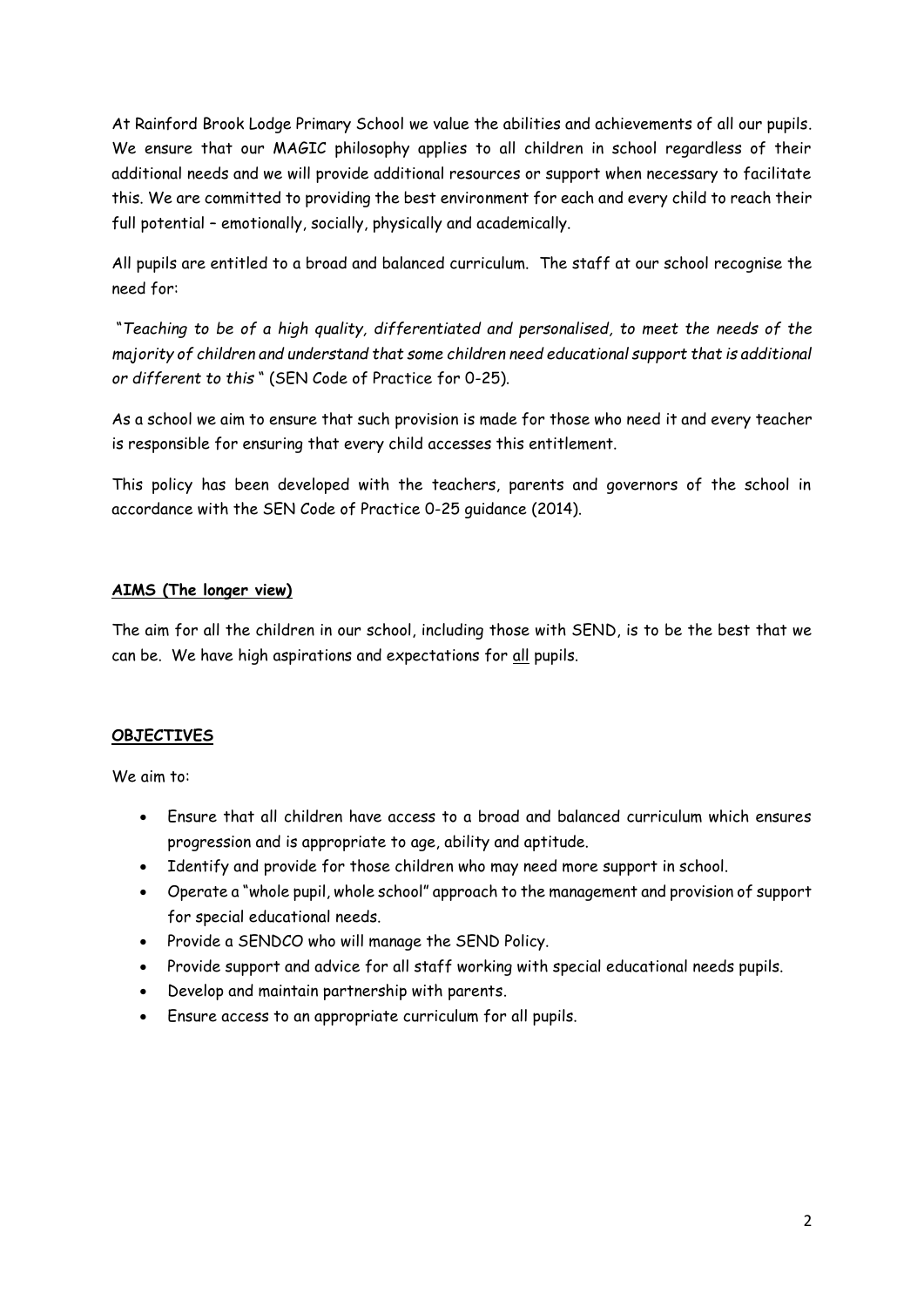## **Identifying Children with Special Educational Needs**

The Code of Practice states:

*"A child or young person has SEN if they have a learning difficulty or disability which calls for special educational provision to be made for him or her.*

*A child of compulsory school age or a young person has a learning difficulty or disability if he or she:*

*• has a significantly greater difficulty in learning than the majority of others of the same age, or*

*• has a disability which prevents or hinders him or her from making use of facilities of a kind generally provided for others of the same age in mainstream schools"*

It goes on to identify 4 broad areas of need:

- 1. Communication and language
- 2. Cognition and learning
- 3. Social, mental and emotional health
- 4. Sensory and/or physical

Many children have difficulties that fit clearly into one of these areas; some have needs that span two or more areas; for others, the precise nature of their need may not be clear at the outset.

At our school, we consider the needs of the whole child, which will include things that are not necessarily SEN but will also impact on a child's progress and attainment –

- Attendance and punctuality
- Health and welfare
- English as an additional language (EAL)
- Being in receipt of the Pupil Premium
- Being a child of a serviceman/woman

#### **Arrangements for coordinating SEND provision.**

At Rainford Brook Lodge Primary School the role of SENDCO (Special Educational Needs & Disability Co-ordinator) is Miss R. Littler (Mrs Hodkinson in her absence); it is her responsibility to co-ordinate the provisions for children with SEND.

The main methods of provision made by the school and coordinated by the SENDCO are:

• Quality first teaching in classes, with additional help and support, through a differentiated curriculum and/or access to a Learning Assistant/Learning Support Assistant if required.

- Tailored intervention that is regularly evaluated for impact.
- In-class support with resources or specialised equipment.
- Support from specialists within class or as part of an agreed and monitored withdrawal programme
- Access to a range of specialist outside agencies when necessary including; Educational Psychologist, Behaviour Improvement Team, Speech & Language, Visual Impairment team.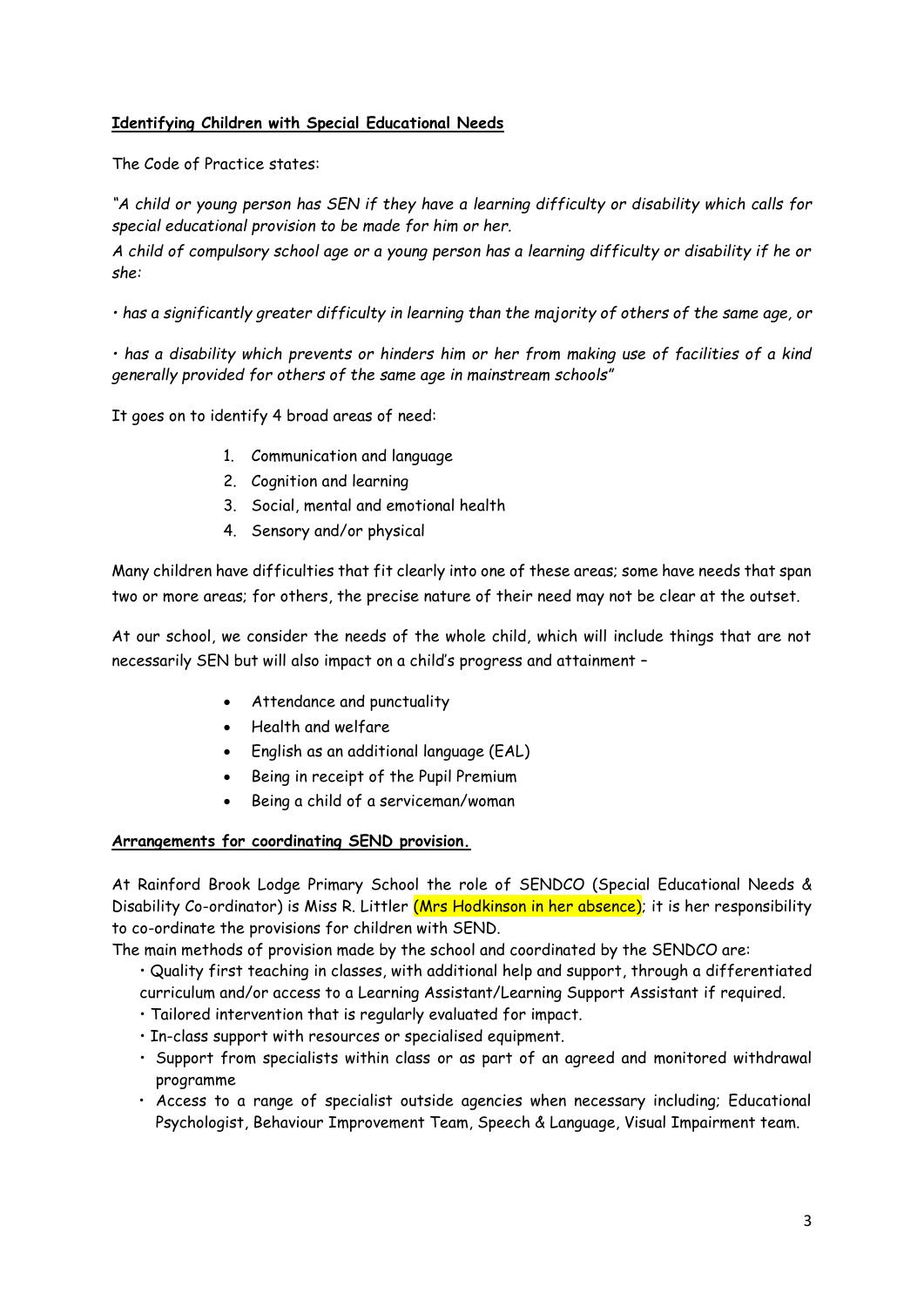#### **Admission Arrangements.**

*What are the admission arrangements for pupils with SEND who do not have a statement or EHCP if the arrangements differ from those for other pupils?*

The Governing Body at Rainford Brook Lodge Primary School believe that the admissions criteria should not discriminate against pupils and has due regard for the practice advocated in the Code of Practice and The Equality Act 2010:

*1.26 As part of its commitments under articles 7 and 24 of the United Nations Convention of the Rights of Persons with Disabilities, the UK Government is committed to inclusive education of disabled children and young people and the progressive removal of barriers to learning and participation in mainstream education. The Children and Families Act 2014 secures the general presumption in law of mainstream education in relation to decisions about where children and young people with SEN should be educated and the Equality Act 2010 provides protection from discrimination for disabled people. (COP January 2015)*

It is unlawful for a school to discriminate against a pupil or prospective pupil by treating them less favourably because of their:

- sex
- race
- disability
- religion or belief
- sexual orientation
- gender reassignment,
- pregnancy or maternity

(Equality Act 2010 – Advice for school leaders, school staff, governing bodies and local authorities)

#### **A Graduated Approach to SEN**

At Rainford Brook Lodge Primary School, we take a graduated approach to SEND, as outlined in the Code of Practice.

All children receive inclusive quality first teaching in our school and most will make expected progress. For those who do not, the class teacher will identify a child's need and make arrangements for any adjustments or interventions.

| Stage of SEN   | Action                                                                                                                                                                                                  | Responsibility |
|----------------|---------------------------------------------------------------------------------------------------------------------------------------------------------------------------------------------------------|----------------|
| Identification | If, after quality first personal teaching, $\mid$ Teacher,<br>adjustments and interventions, a child   parents, SENDCO<br>has not made adequate progress then in<br>discussion with the Teacher,<br>the | child,         |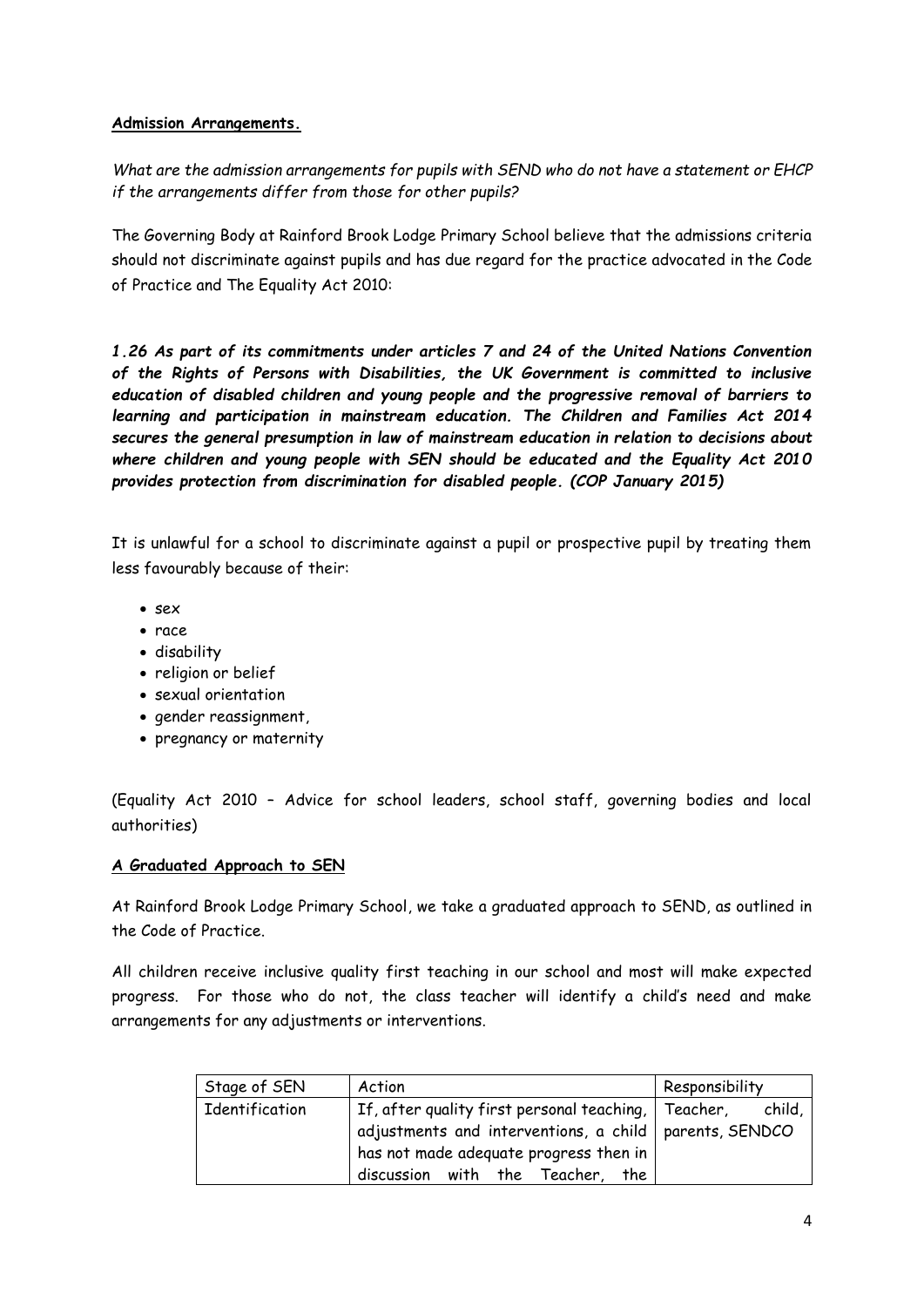|                                                    | Parents and the child, and SENDCO, a<br>child will be deemed to have SEND and<br>will go on the SEND register. Sources of<br>information will be discussions already<br>held.<br>teacher<br>assessment<br>and<br>observation.                                                                                                                                                                                                                                                                            |                                                                                   |
|----------------------------------------------------|----------------------------------------------------------------------------------------------------------------------------------------------------------------------------------------------------------------------------------------------------------------------------------------------------------------------------------------------------------------------------------------------------------------------------------------------------------------------------------------------------------|-----------------------------------------------------------------------------------|
| Assessment<br>of<br>need<br>and<br>intervention    | Teacher, Child, Parents and SENDCO<br>will put together a full picture of the<br>child, identifying areas which require<br>more specific support. Sources of<br>information may include discussion,<br>standardised tests, profiling<br>tools,<br>observations to give us a greater<br>understanding of the child's strengths<br>and needs. We will then develop a<br>Student Support Plan (SSP) based on<br>small, achievable targets, which will be<br>reviewed regularly to help support<br>learning. | Teacher,<br>child,<br>parents, SENDCO                                             |
| Further help and<br>advice<br>with<br>intervention | If a child does not make adequate<br>progress, we will seek advice from<br>agencies, e.g. Educational<br>external<br>Psychologist, etc. This should give us a<br>greater insight into what we can do to<br>best support the child and will be<br>reflected in the SSP.                                                                                                                                                                                                                                   | Outside Agencies,<br>Teacher,<br>child,<br>parents, SENDCO                        |
| <b>EHC Referral</b>                                | If a child is still struggling to make<br>progress with their intervention in<br>place, then in discussion with parents<br>and outside agencies, we may decide to<br>apply for funding through an EHCP<br>(Education Health Care Plan)                                                                                                                                                                                                                                                                   | Authority,<br>Local<br>Outside Agencies,<br>child,<br>Teacher,<br>parents, SENDCO |

## **Managing the SEN Register**

Each child's progress will be reviewed at termly Pupil Progress Meetings with the Senior Leadership Team and more immediate issues around quality of provision; any concerns regarding particular incidents or concerns will be discussed informally during weekly Senior Leadership team meetings.

SSPs will be reviewed regularly and amended to reflect the needs of the pupil as necessary by the class teacher with support from the SENCO following the guidance outlined in the Code of Practice.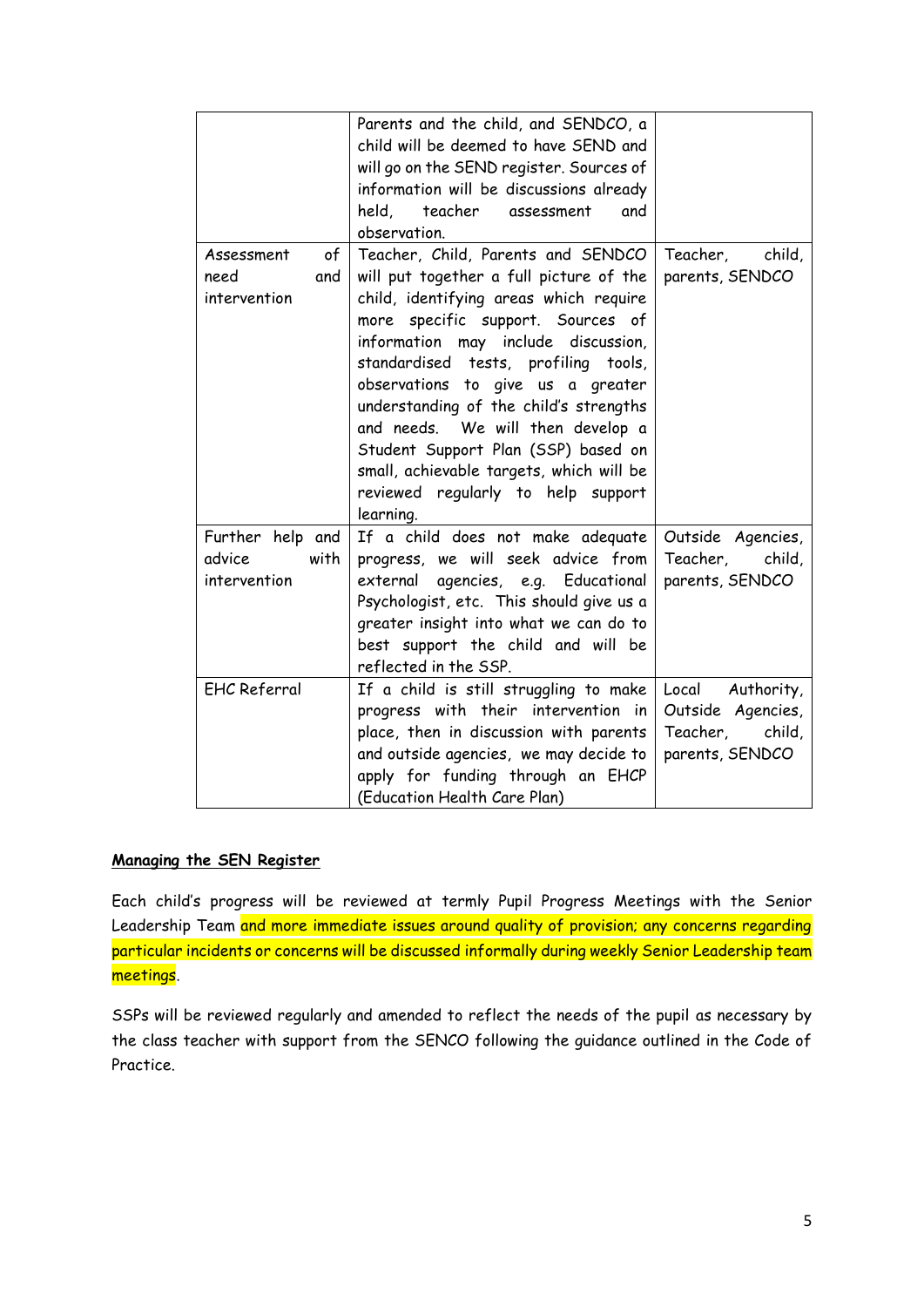## **Allocation of resources for vulnerable pupils, those with SEND.**

The school budget allocation for SEND in the year 2021 to 2022 is part of the main school budget and not separated. The Governing Body oversees this expenditure and therefore ensures resources are directed to support appropriate SEND provision as outlined in this policy.

The school may allocate SEN funding in the following ways:

- Learning Support Teachers and Teaching Assistants;
- Training for all Teachers and Teaching Assistants so that they can meet pupils' needs more effectively;
- Specialist books and equipment;
- In class and withdrawal support from the SENDCO, in house Speech & Language support staff or general support staff;
- Professional Services provided through local Service Level Agreements
- Ramped access to the main buildings of the school;
- Disabled toilet facilities;
- Purchasing and maintenance of ICT and electronic equipment.

#### **Identification and review of pupil needs.**

Early identification of pupils with SEND is a crucial factor in overcoming barriers to learning. The SENDCO works closely with the school assessment coordinator to interrogate the school tracking data.

P scales are used in accordance with QCA guidance (not for EYFS or EAL pupils) and are integrated with whole school assessment and moderation. P scales are only used to monitor the progress of pupils working well below National Curriculum and those pupils older than mid Y1.

At Rainford Brook Lodge Primary School we also use a number of additional indicators to identify pupil's special educational needs. Such as:

- Close analysis of data including: EYFSP, Age Related Expectations (ARE), reading ages and annual pupil assessments.
- Any teacher or support staff concerns.
- Following up parental concerns.
- Tracking individual pupil progress over time.
- Liaison with feeder schools on transfer.
- Information from previous schools.
- Information from other services.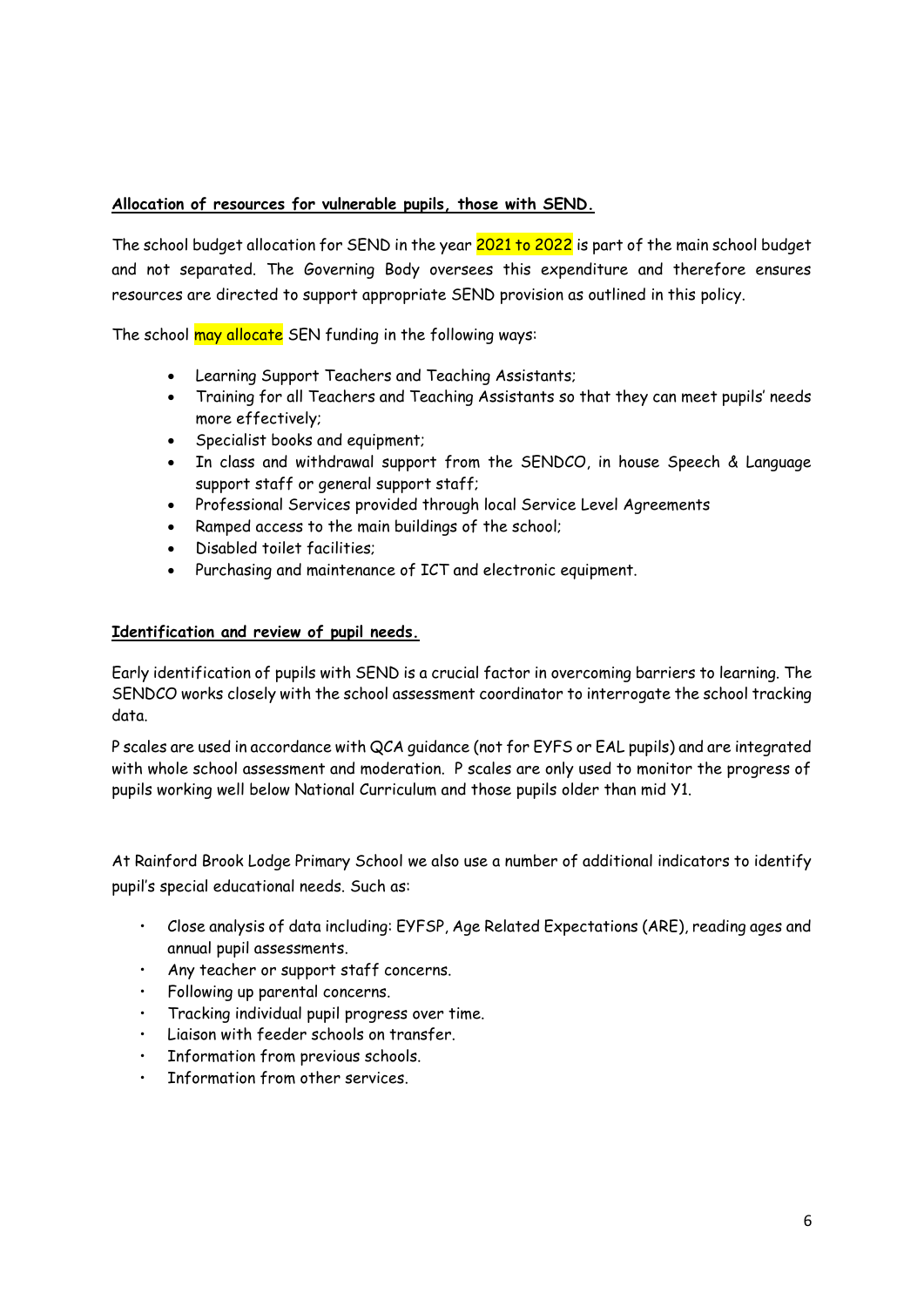This assists SENDCOs and class teachers to:

- provide starting points for the development of an adapted and appropriate curriculum that meets the pupil's needs;
- support the pupil within the classroom environment;
- continually assess pupils to identify strengths and areas for development;
- provide regular feedback about the pupil's achievements and experiences to form the basis for planning the next steps;
- inform ongoing observation and assessment of each pupil;
- involve parents/carers in supporting pupils at school and at home.

The identification and assessment of the special educational needs of children whose first language is not English, requires particular care and attention. Where there is uncertainty about an individual pupil, the school will link with parents (through interpreters if required) to ascertain whether the pupil is developing in their home language in line with peers and siblings.

Student Support Plans are reviewed termly and any necessary changes made. Parents/carers are invited to attend any Annual Reviews and have access to the SENDCO through pre-arranged agreed meetings.

#### **Access to the curriculum, information and associated services.**

All pupils at Rainford Brook Lodge Primary School have equal access to a broad and balanced curriculum, differentiated to enable ALL pupils to understand the relevance and importance of an appropriate education. This promotes self-esteem and confidence that will lead to pupils making relevant progress that is closely monitored.

Teachers use a wide range of strategies to meet pupil's special educational needs. Lessons have clear learning objectives and success criteria, are differentiated appropriately and assessed to inform the next stage of learning.

Student Support Plans feature significantly in the SEND provision provided by the school. SSPs contain SMART targets to ensure that all pupils experience success.

Following The Equality Act 2010 it states that education providers must also make 'reasonable adjustments' to ensure that disabled students aren't discriminated against. Making reasonable adjustments could include:

- changes to practices or procedures
- changes to physical features
- changes to how learners are assessed
- providing extra support and aids (such as specialist teachers or equipment)

This can be particularly relevant to children with a disability and steps are taken by schools to accommodate any disability where possible including the use of physical aids; specialist advice; specialist teachers; working closely with other agencies and adaptations to accessibility where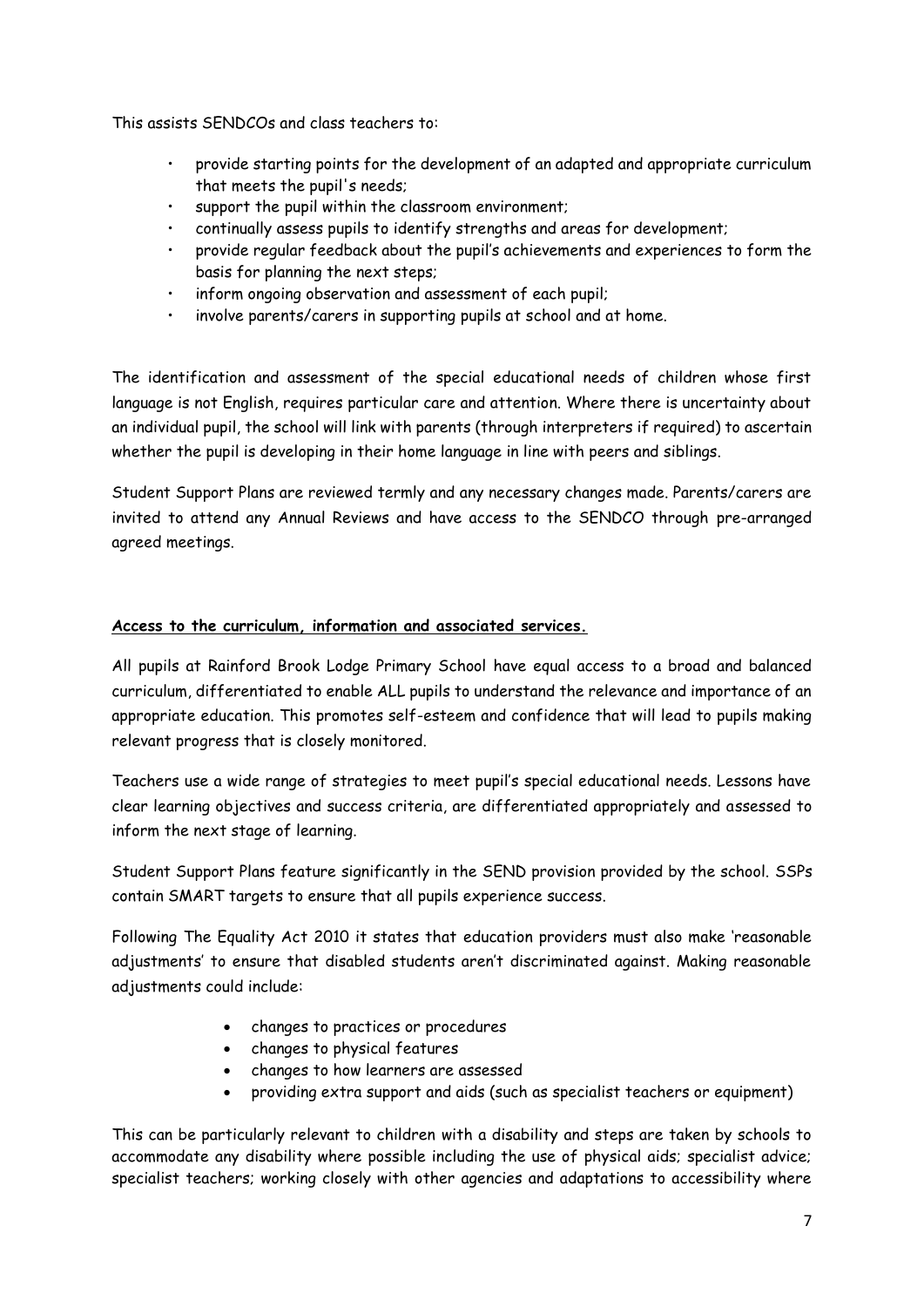necessary. The school is a single storey building but there are ramps available in places where there are steps; corridors are kept uncluttered to allow access and fire procedures are adapted and planned for each individual child with a disability. For physical disabilities, subjects such as PE are adapted to include them and resources are provided in whatever form is required for the disability, including braille at the moment. Please refer to the Accessibility plan for further details

Relevant information is shared with parents/carers of pupils. They receive regular details on the agencies involved with their child's education and are signposted according to their child's needs. Key information is also shared within the school to ensure teachers are up to date with developments.

#### **Evaluating the success of provision**

The SEND register is a fluid working document that is constantly updated and therefore the numbers of pupils on the register will be subject to change. A key element of evaluating the success of the SEND provision provided at the school is covered in the close monitoring of SSPs and Annual Reviews.

All teaching and support staff, parents/carers, outside agencies and the pupils themselves are vital to this process. Their feedback along with the monitoring of provision allows us to evaluate the success of the provision and make timely amendments where required. Where interventions have not made the expected impact over the time frame allocated alternative provision may be offered and SSPs modified.

# **Working in partnership with parents/carers.**

At all stages of the special needs process, the school keeps parents/carers fully informed and involved. Regular meetings are scheduled to share the progress of the pupils with parents/carers and take account of their views. This will assist in supporting pupils to reach their full potential. Parents/carers are encouraged to make a full and active contribution to their child's education.

This policy is available on the school's website.

#### **Roles and Responsibilities**

The Head Teacher is responsible for the day to day management of the policy.

The SENDCO Miss. R Littler is responsible for the day to day operation of the policy.

All teaching staff are aware of and responsible for identifying, assessing and making provision for pupils with SEND – many of our TAs have specific intervention training and will be deployed accordingly.

The SEND governor is Fiona Ballad.

The designated teacher for Safeguarding and Child Protection is Mr Reece.

Mr Reece is responsible for managing Pupil Premium and looked-after children funding.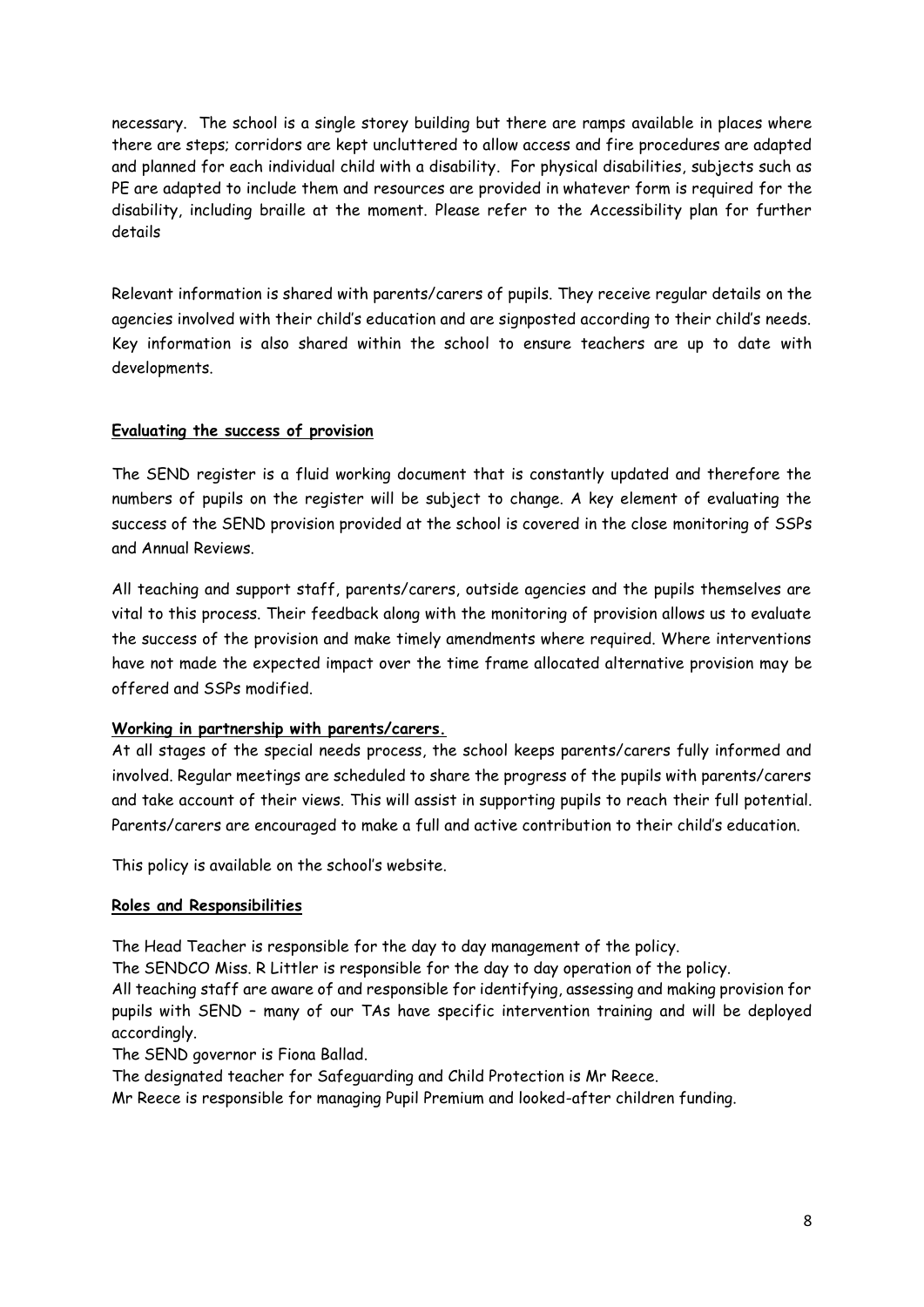## **Responsibility for coordination of SEND provision**

The main responsibilities listed in this policy fall within the role Special Educational Needs and Disability Coordinator. The SENDCO role is outlined as follows:

- Overseeing the day to day operation of the SEND policy including reporting the effectiveness of the SEND policy to governors.
- Coordinating provision for pupils with SEN.D.
- Liaising with and advising all colleagues.
- Managing and coordinating the work of Learning Assistants and Learning Support Assistants.
- Overseeing the records of all pupils with SEND.
- Liaising with parents/carers of pupils with SEND.
- Contributing to whole school CPD/ training particularly the induction of new staff.
- Liaising with and drawing upon the advice of external agencies and LA.
- Ensuring SSPs, IBPs, Group Plans or provision maps are in place and regularly reviewed.
- Assessing the progress of pupils with SEND (using all available data) ensuring that the progress of vulnerable groups is carefully tracked.
- Following a graduated response to the assessment and provision of SEND with a clear focus on early identification.
- Supporting the Headteacher, Senior Leadership Team and Governors to evaluate the effectiveness of the school's SEND policy, SEND provision and outcomes for pupils with SEND drawing up further priorities and actions in the School Development Plan.
- Ensuring a smooth transition across key stages and phases.
- Ensuring that all additional interventions are monitored for their impact.
- Building the school's capacity for developing an inclusive approach particularly to learning and teaching.

# **Storing and Managing Information**

Class teachers will keep copies of information and assessments relevant to their teaching of your child. They will keep copies of current SSPs which will be adapted as necessary (this is a working document) Any recommendations are fed into the SSP and these targets are specific for the individual child. All letters from outside agencies are scanned onto the computer system and saved within the individual child's folder under the SEND main folder. Each child has a sub-folder for each academic year and letters are filed and saved according to the year. Individual, relevant staff are made aware of new letters by the SENDCO. Paper copies of these letters are filed in the relevant SEN files and locked away within the school office.

Confidential information and more extensive information will be stored securely within school.

# **CPD and training of staff**

All teaching and support staff are encouraged to attend courses and training that assist them in acquiring the skills needed to work with pupils with SEND. The SENDCO provides school-based INSET and targeted support to develop awareness of resources and practical teaching strategies for use with pupils with SEND.

A needs analysis to determine INSET requirements of staff (including Governors) in the area of SEND is conducted annually. Over the last academic year the following areas have been covered: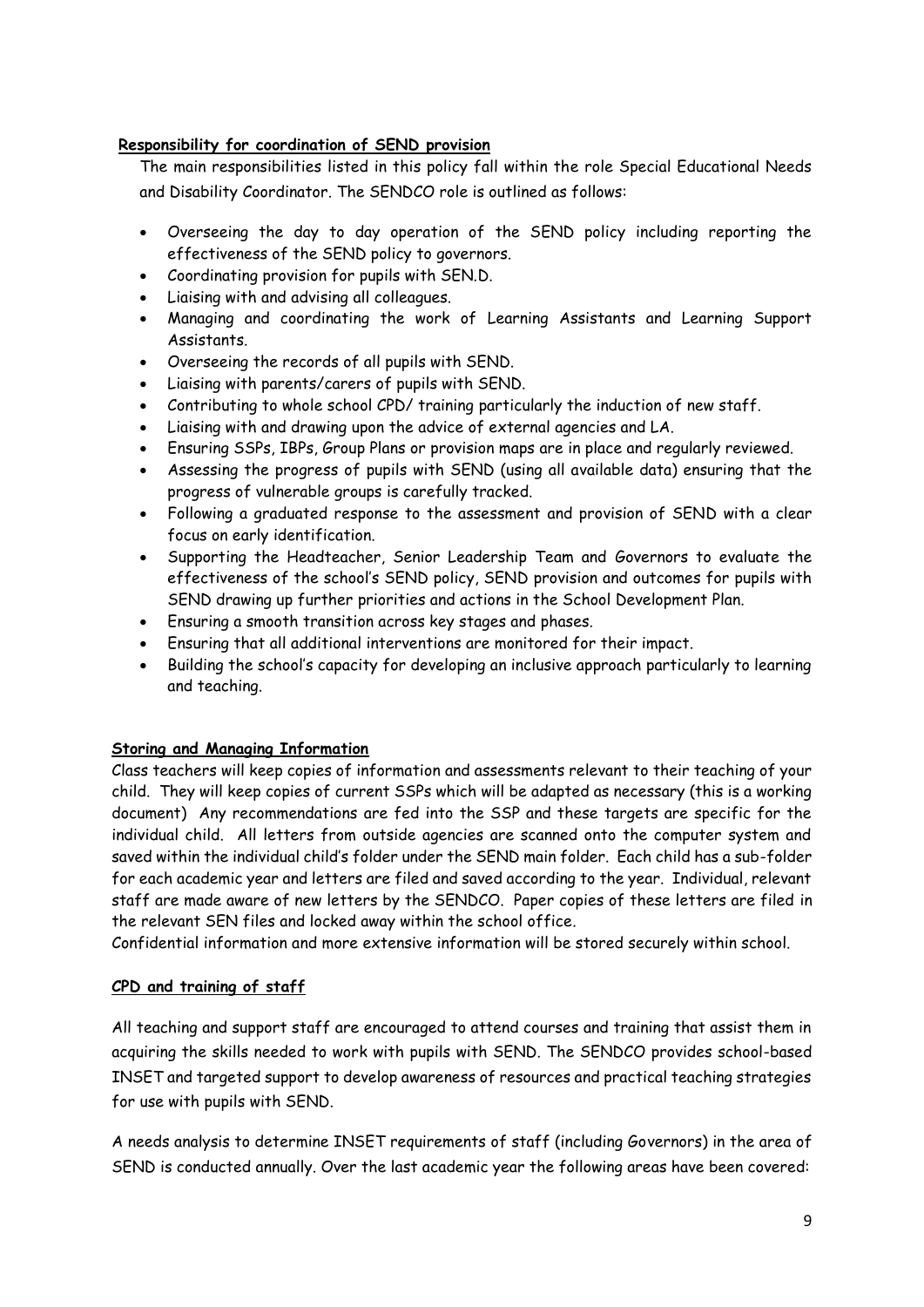- Sensory training
- Team TEACH training and refresher courses.
- Visual Impairment Training
- Effective use of the TA within the class to improve 'inclusivity'

Following the latest audit, training and support for this academic year is planned as follows:

- Autism in the classroom
- Training in use of specialist equipment for braille
- SEND in Brook Lodge
- Effective use of BSquared as an assessment tool

#### **Links to support services**

Rainford Brook Lodge Primary School works in partnership with outside agencies such as:

- o Outreach support
- o Behaviour Improvement Team
- o Health and Social Services (inc the Visual Impairment Team)
- o Educational Psychology

Members of these agencies are invited to meetings in school to review the programmes in place for individual pupils in order that their specialist advice may be incorporated into IEPs and intervention/provision.

The school promotes the 'team around the school approach' and may draw upon eHATs, where appropriate, to ensure early identification and assessment of SEND.

#### **Links with other schools and clusters**

Prior to admission to at Rainford Brook Lodge Primary School, contact is made between the SENDCO and the SENDCO or class teacher at the previous school in order to contribute to a transition plan should one be required. When a pupil with SEND transfers to another school, all relevant documentation is passed on to the SENDCO at the receiving school.

#### **Dealing with Complaints**

Parents / carers wishing to discuss any aspects of their child's progress should, in the first instance, make an appointment to speak with the Class Teacher. If they wish to pursue the matter further they should speak to the SENDCO or Head Teacher. Parents have the right to make a formal complaint in writing to the Chair of Governors if they so wish or to the Local Authority if they are dissatisfied with school provision.

#### **Reviewing the Policy**